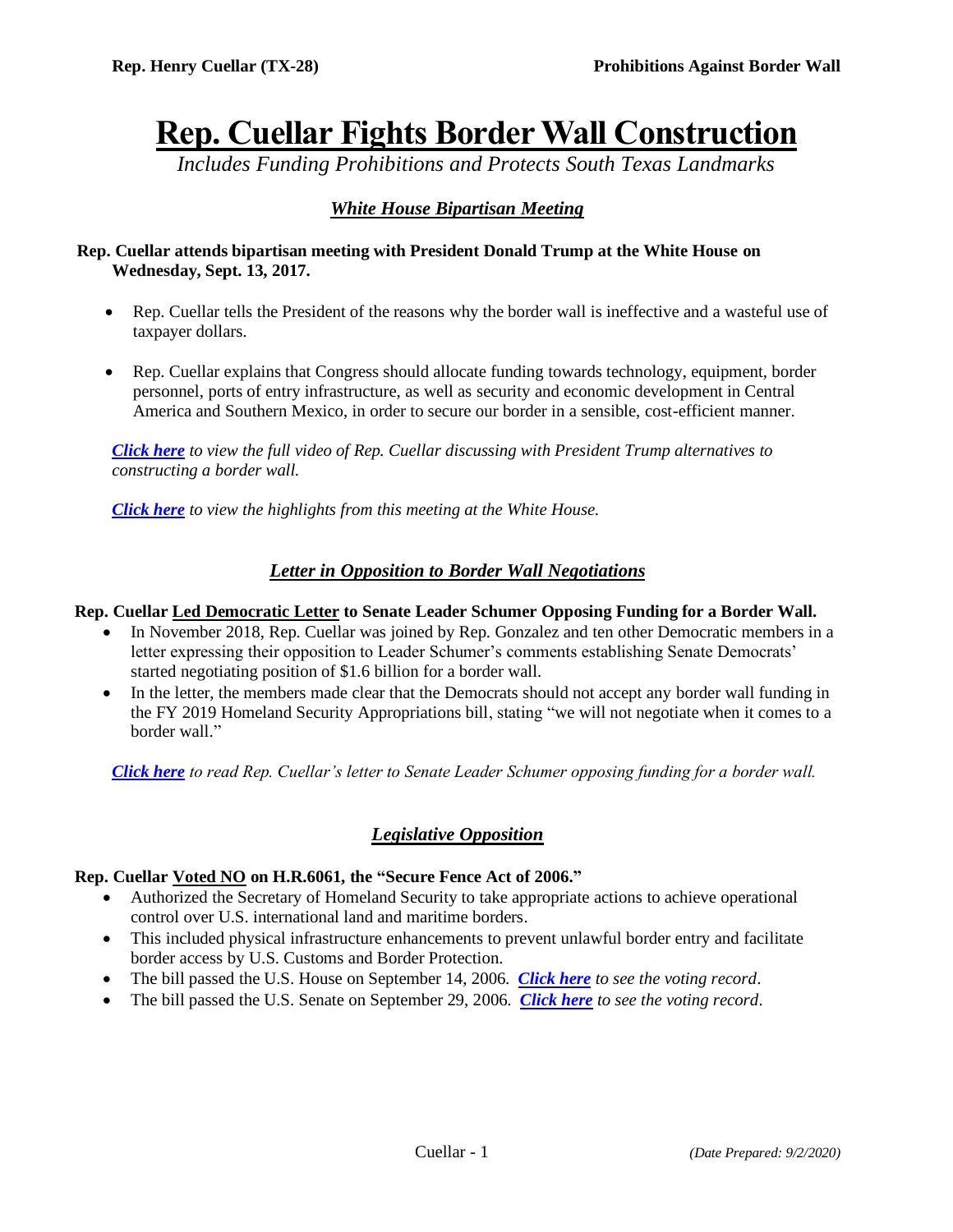## *Fiscal Year 2021 Appropriations Provisions*

## **FY21 Homeland Security Subcommittee:**

#### **Rep. Cuellar's Adopted Bill Language Prohibiting Funding for Border Wall:**

"*Notwithstanding any other provision of law, no Federal funds may be used for the construction of physical barriers along the southern land border of the United States during fiscal year 2021."*

#### **Rep. Cuellar's Adopted Bill Language Protecting South Texas Landmarks**:

*"Federal funds may not be made available for the construction of fencing—*

*(1) within the Santa Ana Wildlife Refuge;* 

*(2) within the Bentsen-Rio Grande Valley State Park;* 

*(3) within La Lomita Historical park;* 

*(4) within the National Butterfly Center;* 

*(5) within or east of the Vista del Mar Ranch tract of the Lower Rio Grande Valley National Wildlife Refuge;* 

*(6) within historic cemeteries;* 

*(7) within any site on the National Register of Historic Places;*

*(8) within any real property owned by the Sacred Heart Children's Home in Laredo, Texas;*

*(9) within the Lower Rio Grande Valley National Wildlife Refuge; or* 

*(10) within 1 mile of historic sites along the Los Caminos del Rio Heritage Corridor."*

## **Rep. Cuellar's Adopted Bill Language Requiring DHS to Submit a Comprehensive Risk-Based Plan:**

*"(a) Not later than 180 days after the date of the enactment of this Act, the Secretary shall submit to the Committees on Appropriations of the Senate and the House of Representatives a risk-based plan for improving security along the borders of the United States, including the use of personnel, fencing, other forms of tactical infrastructure, and technology, to include—*

*(1) A statement of goals, objectives, activities, and milestones for the plan.* 

*(2) A detailed implementation schedule for the plan with estimates for the planned obligation of funds for fiscal years 2019 through 2027 that are linked to the milestone-based delivery of specific—*

*(A) capabilities and services;* 

*(B) mission benefits and outcomes;* 

*(C) program management capabilities; and* 

*(D) lifecycle cost estimates.* 

*(3) A description of the manner in which specific projects under the plan will enhance border security goals and objectives and address the highest priority border security needs.* 

*(4) An identification of the planned locations, quantities, and types of resources, such as fencing, other physical barriers, or other tactical infrastructure and technology, under the plan.* 

*(5) A description of the methodology and analyses used to select specific resources for deployment to particular locations under the plan that includes—*

*(A) analyses of alternatives, including comparative costs and benefits;* 

*(B) an assessment of effects on communities and property owners near areas of infrastructure deployment; and* 

*(C) a description of other factors critical to the decision-making process.* 

*(6) An identification of staffing requirements under the plan, including full-time equivalents, contractors, and detailed personnel, by activity.* 

*(7) A description of performance metrics for the plan for assessing and reporting on the contributions of border security capabilities realized from current and future investments.*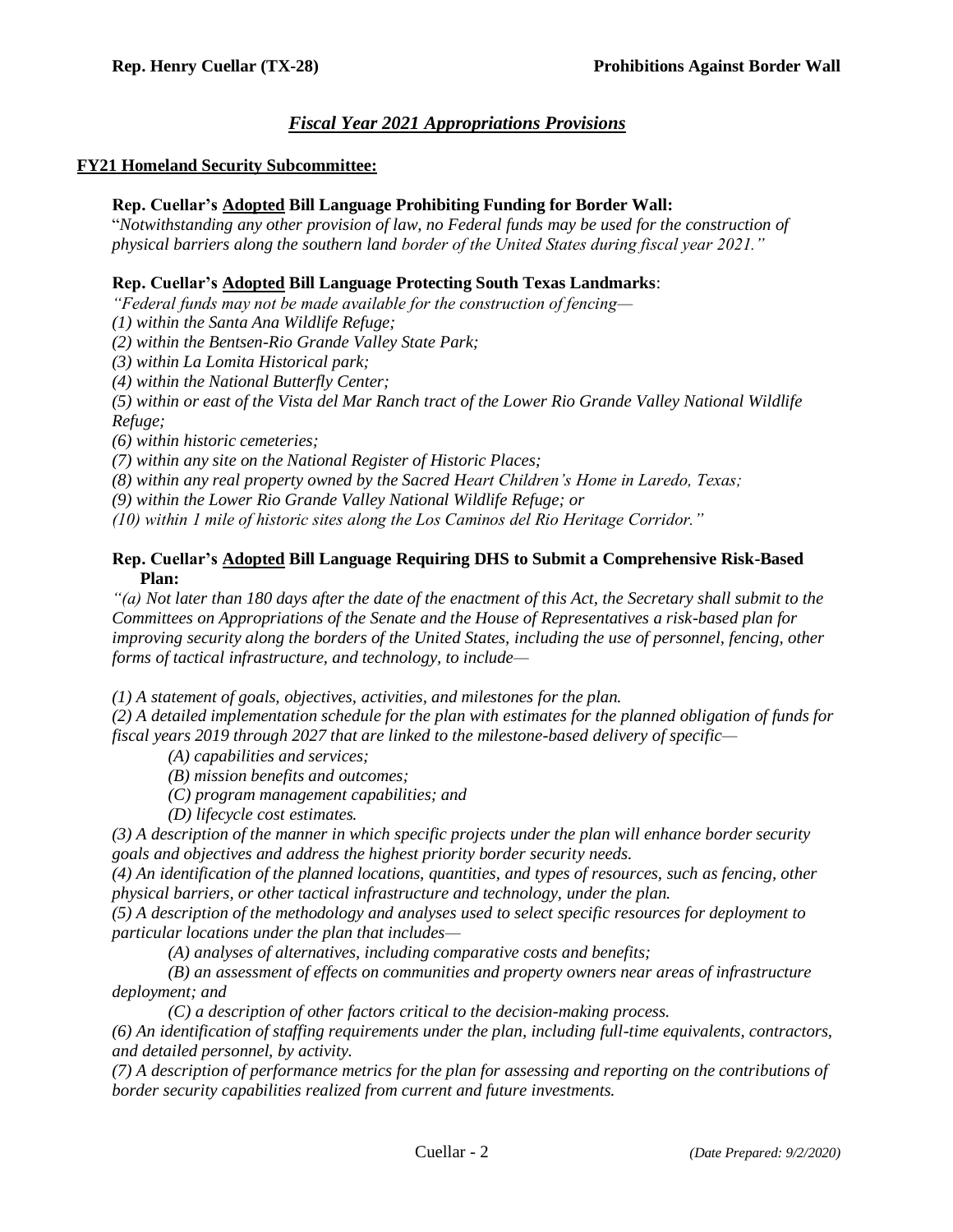*(8) A description of the status of the actions of the Department of Homeland Security to address open recommendations by the Office of Inspector General and the Government Accountability Office relating to border security, including plans, schedules, and associated milestones for fully addressing such recommendations.* 

*(9) A plan to consult State and local elected officials on the eminent domain and construction process relating to physical barriers;* 

*(10) An analysis, following consultation with the Secretary of the Interior and the Administrator of the Environmental Protection Agency, of the environmental impacts, including on wildlife, of the construction and placement of physical barriers planned along the Southwest border, including in the Santa Ana National Wildlife Refuge; and* 

*(11) Certifications by the Under Secretary of Homeland Security for Management, that—*

*(A) the plan has been reviewed and approved in accordance with an acquisition review management process that complies with capital planning and investment control and review requirements established by the Office of Management and Budget, including as provided in Circular A– 11, part 7; and* 

*(B) all activities under the plan comply with Federal acquisition rules, requirements, guidelines, and practices.* 

*(b) The Secretary shall concurrently submit the plan required in subsection (a) to the Comptroller General of the United States, who shall evaluate the plan and report to the Committees on Appropriations of the Senate and the House of Representatives on the strengths and weaknesses of such plan not later than 120 days after receiving such plan."*

*[Click here](https://www.youtube.com/watch?v=iJaldbIdcs0&feature=youtu.be) to view the video of Rep. Cuellar speaking during the hearing.*

## **FY21 Military Construction Subcommittee:**

## **Rep. Cuellar's Adopted Bill Language Prohibiting Funding for Border Wall:**

"*Notwithstanding any other provision of law, none of the funds appropriated in this or any other Act for a military construction project, as defined by section 2801 of title 10, United States Code, for any of fiscal years 2016 through 2020 or for fiscal year 2021 may be obligated, expended, or used to design, construct, or carry out a project to construct a wall, barrier, fence, or road along the Southern border of the United States."*

*[Click here](https://www.facebook.com/152569121550/videos/906153539883660) to view the video of Rep. Cuellar speaking during the hearing.*

## **FY21 Department of Defense Subcommittee:**

## **Rep. Cuellar's Adopted Bill Language Prohibiting Funding for Border Wall:**

*"None of the fund appropriated or otherwise made available by this Act or any prior appropriations Acts may be used to construct a wall, fence, border barriers, or border security infrastructure along the southern land border of the United States."*

*[Click here](https://www.youtube.com/watch?v=A1mo7ussb1Q&t=4s) to view the video of Rep. Cuellar speaking during the hearing.*

## **FY21 Energy & Water Subcommittee:**

## **Rep. Cuellar's Adopted Bill Language Prohibiting Funding for Border Wall:**

"*Notwithstanding any other provision of law, none of the funds appropriated or otherwise made available by this Act or any prior appropriations Acts for the Civil Works Program of the United States Army Corps of Engineers may be committed, obligated, expended, or otherwise used to design or construct a*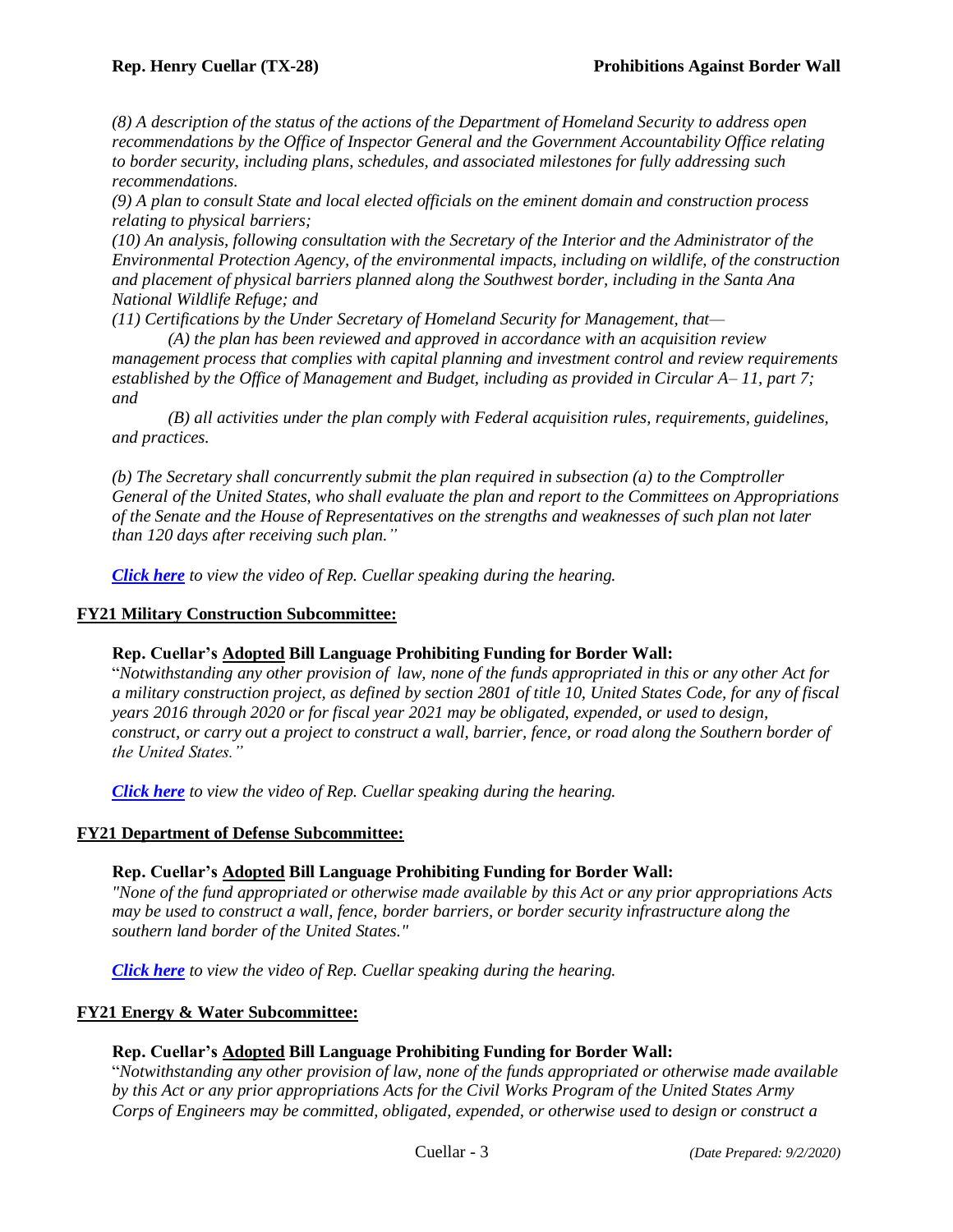*wall, fence, border barriers, or border security infrastructure along the southern border of the United States."*

## **FY21 Financial Services Subcommittee:**

## **Rep. Cuellar's Adopted Bill Language Prohibiting Funding for Border Wall:**

*"Notwithstanding any other provision of law, none of the funds available in the Department of the Treasury Forfeiture Fund established by section 9705 of title 31, United States Code, may be obligated, expended, or used to plan, design, construct, or carry out a project to construct a wall, barrier, fence, or road along the southern border of the United States, or a road to provide access to a wall, barrier, or fence constructed along the southern border of the United States."*

## *Fiscal Year 2020 Appropriations Provisions*

## **FY20 Homeland Security Subcommittee:**

## **Rep. Cuellar's Adopted Bill Language Prohibiting Funding for Border Wall**:

*"No funding is provided in the bill for new physical barriers along the southwest border."*

## **Rep. Cuellar's Adopted Bill Language Protecting South Texas Landmarks**:

*"Federal funds may not be made available for the construction of fencing—*

*(1) within the Santa Ana Wildlife Refuge;*

*(2) within the Bentsen-Rio Grande Valley State Park;*

*(3) within La Lomita Historical park;*

*(4) within the National Butterfly Center;*

*(5) within or east of the Vista del Mar Ranch tract of the Lower Rio Grande Valley National Wildlife Refuge; or*

*(6) within historic cemeteries."*

*[Click here](https://www.youtube.com/watch?v=YFlPIE91hXI&feature=youtu.be) to view the video of Rep. Cuellar speaking during the hearing.*

## **FY20 Military Construction Subcommittee:**

## **Rep. Cuellar's Adopted Bill Language Prohibiting Funding for Border Wall:**

*"Notwithstanding any other provision of law, none of the funds appropriated in this or any other Act for a military construction project, as defined by section 2801 of title 10, United States Code, for any of fiscal years 2015 through 2019 or for fiscal year 2020 may be obligated, expended, or used to design, construct, or carry out a project to construct a wall, barrier, fence, or road along the Southern border of the United States or a road to provide access to a wall, barrier, or fence constructed along the Southern border of the United States."*

*[Click here](https://www.youtube.com/watch?v=NTK6GJC4CF4) to view the video of Rep. Cuellar speaking during the hearing.*

## **FY20 Department of Defense Subcommittee:**

## **Rep. Cuellar's Adopted Bill Language Prohibiting Funding for Border Wall:**

*"None of the fund appropriated or otherwise made available by this Act or any prior appropriations Acts may be used to construct a wall, fence, border barriers, or border security infrastructure along the southern land border of the United States."*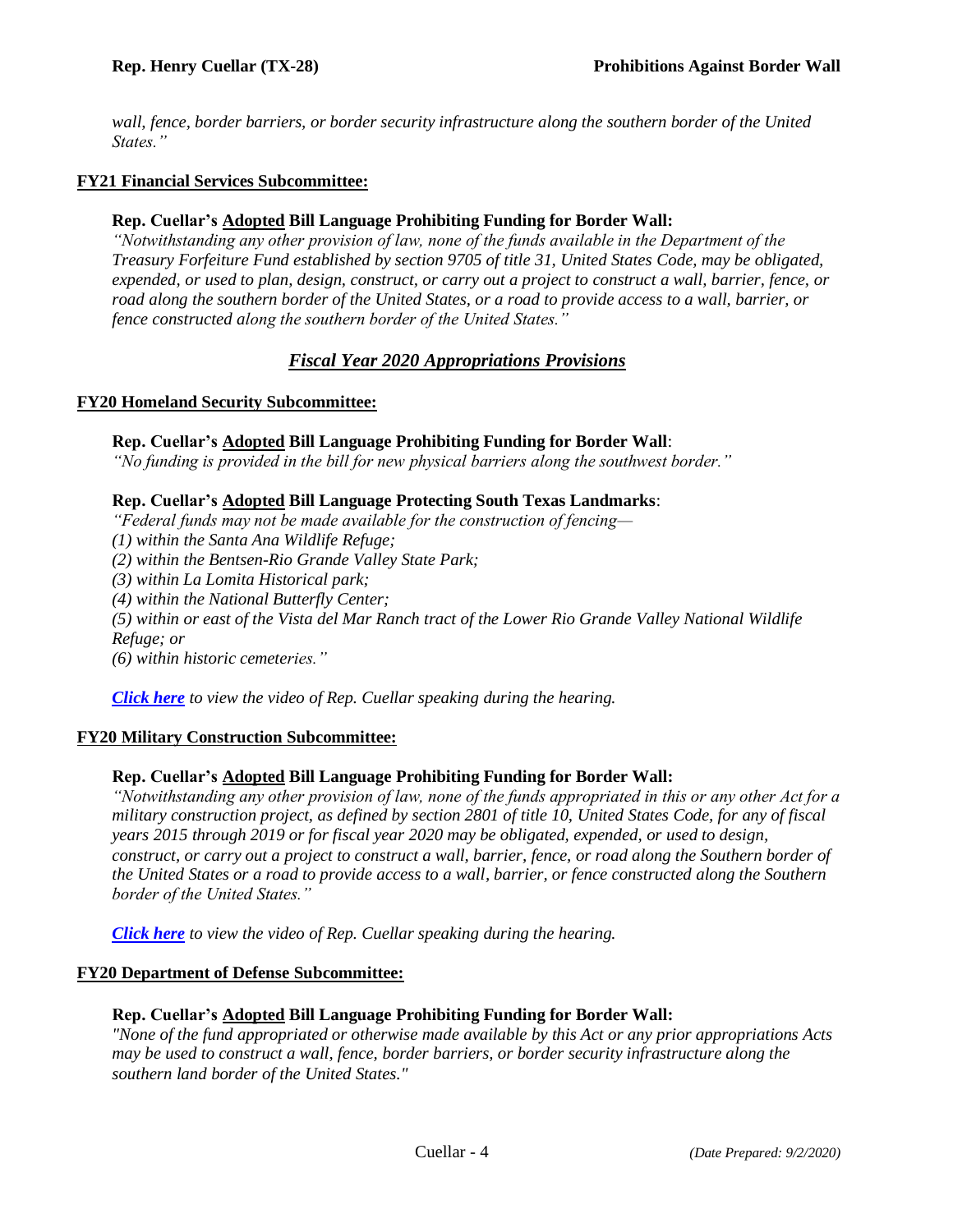*[Click here](https://www.youtube.com/watch?v=PA3lpeu9LYU&feature=youtu.be) to view the video of Rep. Cuellar speaking during the hearing.*

## **FY20 Energy & Water Subcommittee:**

#### **Rep. Cuellar's Adopted Bill Language Prohibiting Funding for Border Wall:**

*"Notwithstanding any other provision of law, none of the funds appropriated or otherwise made available by this Act or any prior appropriations Acts for the Civil Works Program of the United States Army Corps of Engineers may be committed, obligated, expended, or otherwise used to design or construct a wall, fence, border barriers, or border security infrastructure along the southern border of the United States."*

## *Fiscal Year 2019 Appropriations Provisions*

#### **FY19 Homeland Security Subcommittee:**

## **Rep. Cuellar's Adopted Bill Language Protecting Multiple South Texas Landmarks:**

*"None of the funds made available by this Act or prior Acts are available for the construction of pedestrian fencing—*

*(1) within the Santa Ana Wildlife Refuge;*

*(2) within the Bentsen-Rio Grande Valley State Park;*

*(3) within La Lomita Historical park;*

*(4) within the National Butterfly Center; or*

*(5) within or east of the Vista del Mar Ranch tract of the Lower Rio Grande Valley National Wildlife Refuge. [SpaceX]"*

#### **Rep. Cuellar's Adopted Bill Language Protecting South Texas Communities:**

*"(a) Prior to use of any funds made available by this Act for the construction of physical barriers within the city limits of any city or census designated place described in subsection (c), the Department of Homeland Security and the local elected officials of such a city or census designated place shall confer and seek to reach mutual agreement regarding the design and alignment of physical barriers within that city or the census designated place (as the case may be). Such consultations shall continue until September 30, 2019 (or until agreement is reached, if earlier) and may be extended beyond that date by agreement of the parties, and no funds made available in this Act shall be used for such construction while consultations are continuing.*

*(b) Not later than July 1, 2019, the Secretary shall issue notices for public comment regarding construction of pedestrian fencing in the places identified in subsection (c). The notices shall afford the public not less than 60 days to submit comments on the location of proposed fencing in the affected areas. Not later than 90 days following the end of the comment period identified in this subsection, the Department shall publish in the Federal Register its responses to the comments received along with its plans for construction in the areas identified in the notice to which it is responding.*

*(c) The cities and census designated place described in this subsection are as follows:*

*(1) Roma, Texas.*

- *(2) Rio Grande City, Texas.*
- *(3) Escobares, Texas.*
- *(4) La Grulla, Texas.*
- *(5) The census designated place of Salineno, Texas."*

*[Click here](https://ytcropper.com/cropped/Nz5c52239f235a5) to view the video of Rep. Cuellar speaking during the Conference Committee hearing.*